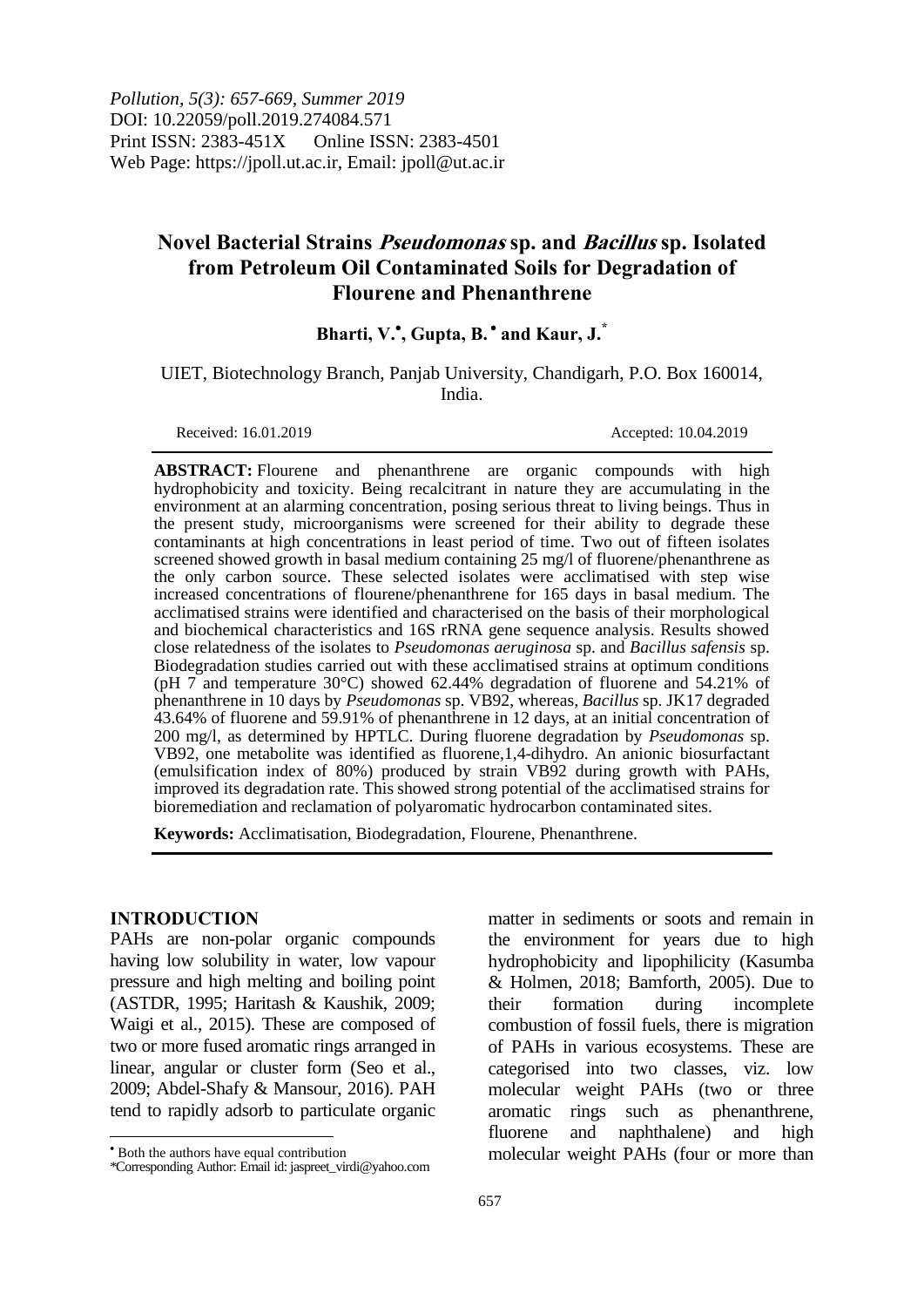four aromatic rings such as pyrene, fluoranthene and benzo[b]fluoranthene). PAHs are known for their carcinogenic, mutagenic and neurotoxic nature and cause acute or chronic effects on human health (ASTDR, 2009). PAHs cause severe toxic effects on living beings through different routes of exposure such as inhalation, food chain bioaccumulation, direct contact with PAH contaminated sites and through pharmaceutical products that are applied to the skin. Being lipid soluble, they readily get absorbed through skin, nasal and gastrointestinal routes in mammals and get distributed in tissues with a marked tendency for localization in body fat (Abdel-Shafy & Mansour, 2016). Adverse health effects of PAHs are cardiovascular diseases, immunesuppression and cancer in various tissues such as prostate, breast, pancreatic and cervical (Chupungars et al., 2009; Williams et al., 2013; Marchand et al., 2017).

Biodegradation through microorganisms remains the most effective approach for removal and elimination of PAHs from the environment because microbial metabolism provides a safer, more efficient, and less expensive alternative to other chemical methods, which are least effective (Rodrigues et al., 2015; Varjani & Upasani, 2016). Previous studies done revealed that bacterial strains isolated from PAHs contaminated sites have ability to degrade PAHs to some extent when the polyaromatic compound was present at a very low concentration of 50-100 ug/l (Seo et al., 2009; Ma et al., 2012). The strains belonging to the genus of *Pseudomonas, Sphingomonas, Rhodococcus, Mycobacteria, Nocardioides, Arthrobacter* and *Burkholderia* have been reported in literature but there is no report on efficient and fast removal of these toxicants from the environment (Chen et al., 2015; Drainas & Koukkou, 2007; Oyehan & Al-thukair, 2017). Thus aim of the present study was to isolate and develop organisms for efficient and faster degradation of flourene and phenanthrene. These are major constituent of fossil fuels and coal derivatives and get produced as a primary product during combustion of organic materials. These possess potential mutagenic and carcinogenic properties, as reported by U.S. EPA (Abdel-Shafy & Mansour, 2016; Tasi et al., 2009). Therefore, in the present study, the isolated strains were manipulated in the lab for higher degradation efficiency and evaluated for their enhanced capability for phenanthrene and fluorene degradation.

## **MATERIAL & METHODS**

For the isolation of phenanthrene and flourene degrading bacteria, soil samples were collected from petroleum oil contaminated soil of Guru Gobind Singh Refinery (Bathinda), scooter markets, petrol pumps and crude oil workshops of Gurdaspur, Punjab, India.

One gram of petroleum contaminated soil was dispensed in 50 ml of nutrient broth (NB) and incubated for 24-48 h at 37°C on rotary shaker at 100 rpm. After growth, serial dilutions were made and 50 μl of the aliquot was surface-spread on nutrient agar plates and incubated at 37°C for 48-72 h. On the basis of morphological differences, the bacterial colonies were picked and streaked on basal medium agar plates containing phenanthrene and flourene (25 mg/l). Out of these, the best grown isolates were selected and were maintained in basal medium containing  $(g/l): K_2HPO_4$  0.5,  $KH_2PO_4$  0.5,  $(NH_4)_2Cl$ 1.0, MgCl<sub>2</sub>.6H<sub>2</sub>O 0.33, CaCl<sub>2</sub>.2H<sub>2</sub>O 0.05, NaCl 10.0; phenanthrene 25 mg/l and flourene 25 mg/l, as sole source of carbon at pH 7.0.

Selected isolates were characterised by their morphology on nutrient agar and FE-SEM was done using Hitachi S-4800. Gram staining and morphological characterisation were done according to Cappuccino and Sherman, (2010). Additional biochemical characterization and motility tests were performed using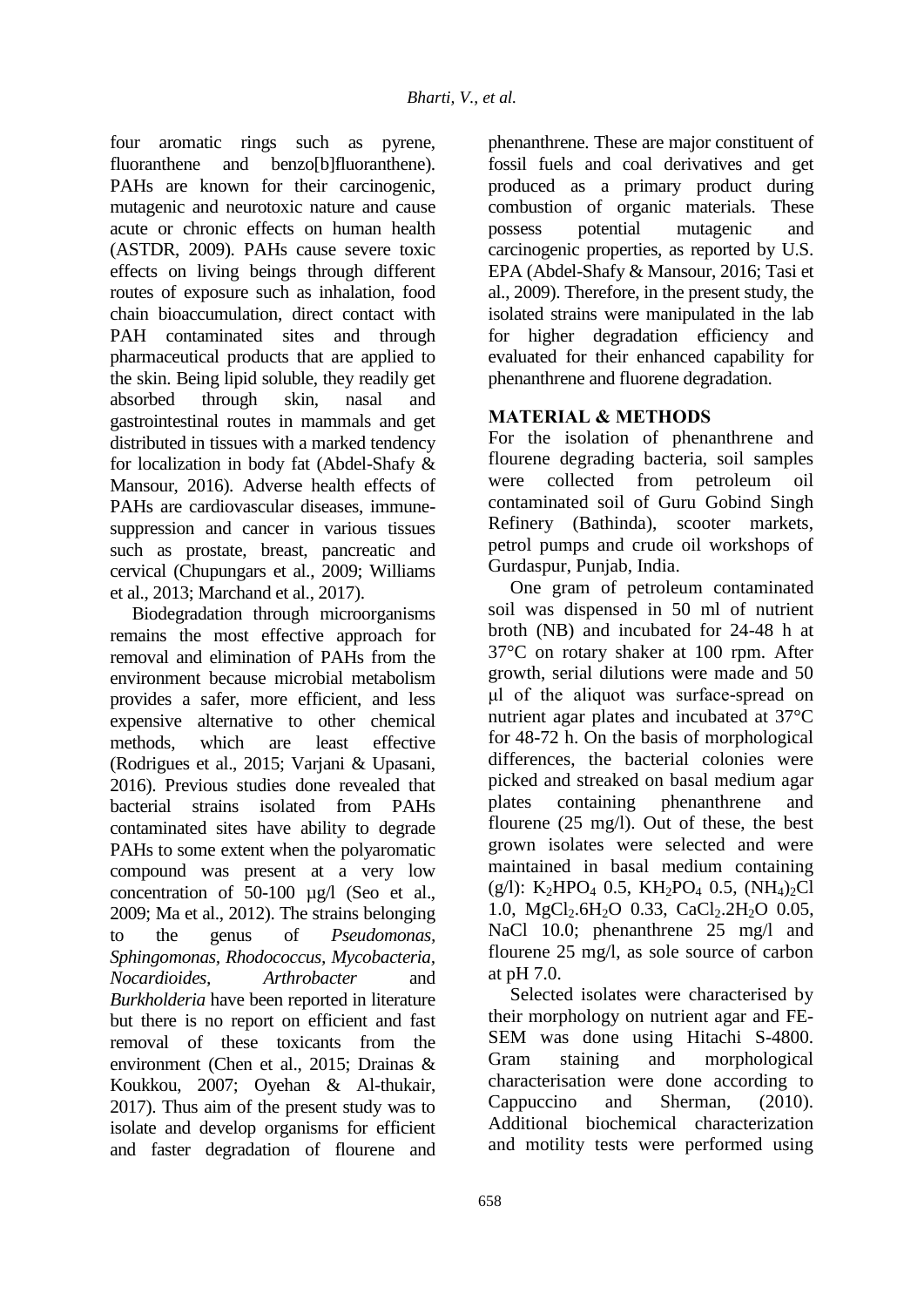microbes from exponential phase of growth according to Bergey's manual of Determinative Bacteriology (Holt et al., 1994). For 16S rRNA gene sequencing, the methodology adopted was as described by Gupta et al. (2016). The obtained sequences were submitted to NCBI for GenBank accession number.

Growth of the isolates under different pH  $(5-10)$  and temperature  $(25-40^{\circ}C)$  was investigated. Cultures were incubated at different pH (5, 6, 7, 8, 9 and 10) and growth was determined after 48 h of incubation. For temperature optimisation, the experiment was performed at their optimised pH and growth was determined spectrophotometrically by taking OD values at 600nm.

Growth was checked in basal medium at 50 mg/l concentration of fluorene  $(C_{13}H_{10})$ and phenanthrene  $(C_{14}H_{10})$ , separately. From the stock of fluorene and phenanthrene (5 mg/ml) in ethyl acetate, different volumes were transferred into Erlenmeyer flask to obtain different concentrations (100 and 200 mg/l) of PAHs. After complete evaporation of ethyl acetate, 20 ml of basal salt medium with adjusted pH was added to the flask and inoculated with 2% inoculum of each isolate separately (except the control). Flasks with

100 and 200 mg/l concentrations of PAHs were incubated at 30<sup>o</sup>C and 150 rpm for 10 and 12 days, respectively. Bacterial growth was determined by the method of counting CFUs. Culture broth of each flask was serially diluted upto  $10^5$ -10<sup>6</sup> times and 50ul of each diluted sample was spread on nutrient agar plates. All the plates were then incubated for 24-48hrs at optimum temperatures. Number of colonies on each agar plate was counted and results expressed as cfu/ml of culture.

Residual concentration of fluorene and phenanthrene was determined using HPTLC. High performance thin layer chromatography (HPTLC) is a cheap, effective and time saving analysis method as compared to other analytical methods viz. HPLC, GC, TLC etc. 4 µl of the organic phase was analysed using CAMAG-HPTLC. Different concentrations of standard of pyrene and anthracene (20, 40, 60, 80 and 100 mg/l) were spotted onto the chromatographic plate, separately. Chromatograms were observed under illumination at  $\lambda_{\text{max}}$  of fluorine (263 nm) and phenanthrene (254 nm). Concentration of pyrene/anthracene in test samples was calculated by comparing the peak area of sample with the peak area of standard/control.

Identification of metabolites was done using GCMS-QP2010 Plus. Capillary column used in the GC was Rtx-TMS (30 m x 0.25mm ID x 0.25 μm df). GC column oven temperature was programmed for an initial hold of 1 min at 100°C; then increased at 10°C/ min to 200°C; then upto 260°C at the rate of 15°C/min; followed to 300°C at the rate of 3°C/min and held at 300°C for 2 min. The gas flow rate was 10 ml/min in split less mode with injection temperature of 270°C. For MS measurement: MS ion source was set at 200°C, MS interface temperature at 250°C, electron impact ionisation (EI) at 70 eV, selective ion monitoring mode with dwell

time 30 min, solvent delay: 3.5 min. Chromatographic data were collected and recorded by GC-MS real time analysis software (Akdogan & Pazarlioglu, 2011). For biosurfactant extraction, bacterial

cells of *Pseudomonas* sp. VB92 after growth with PAH were removed by centrifugation at 10,000 rpm for 10 min and supernatant was collected. pH of supernatant was adjusted at 2.0 using 6 M HCl and was kept at 4°C overnight for precipitation. Precipitates were collected and biosurfactant was extracted with ethyl acetate. Biosurfactant analysis were done by dropping 100 μl of crude oil on the surface of 20 μl water into the petri dish,

 $(mg/1) =$ (Peak area of chromatogram of sample) with adjusted pH was added to the flask and<br>
inoculated by comparing the peak area<br>
separately (except the control). Flasks with<br>
Concentration of PAH in the sample (mg/l) =  $\frac{P\text{eak area of chromatogram of sample}}{P\text{eak area of chromatogram of standard PAH}}$ <br>
Except th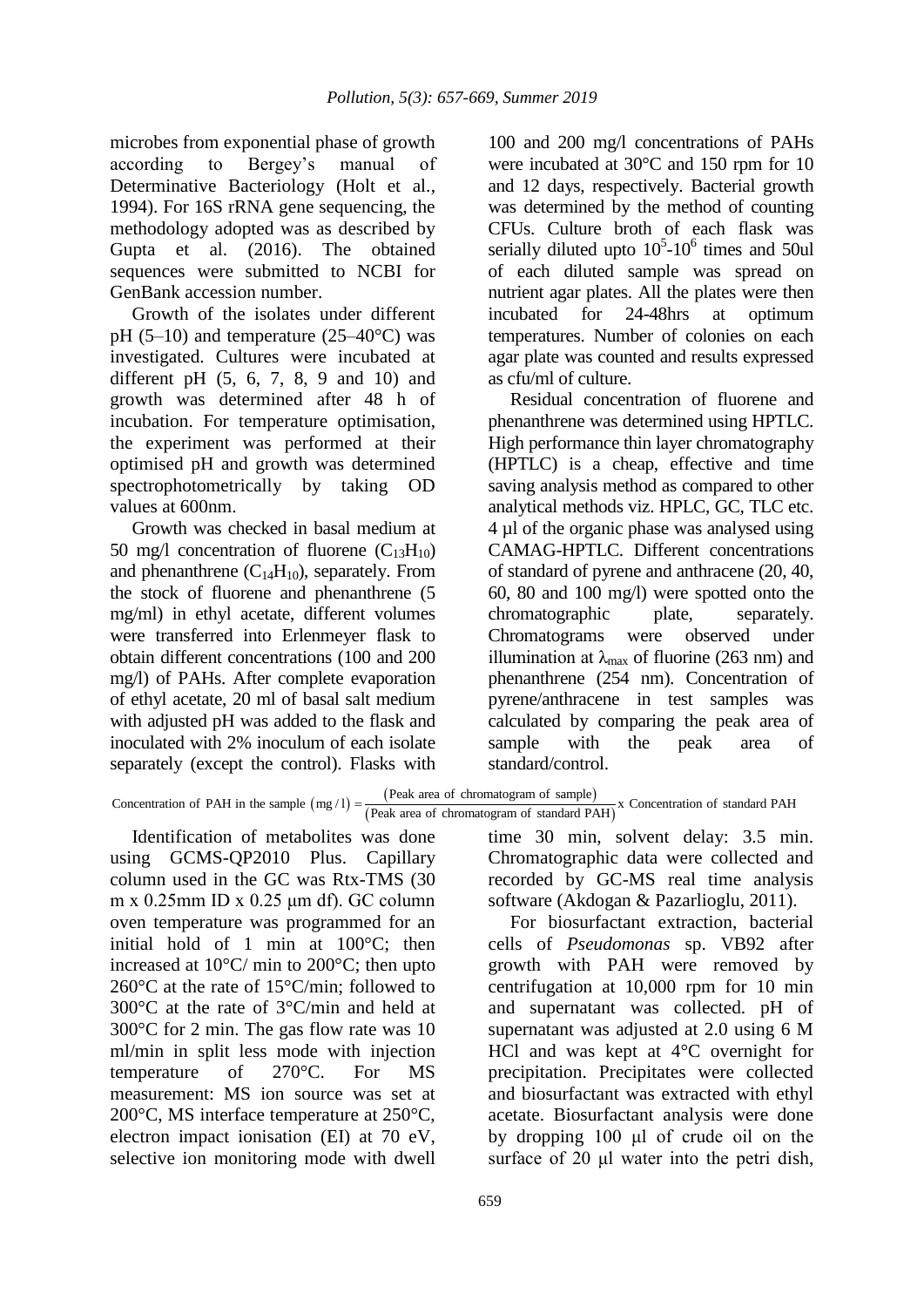then dropped 100 μl of a test solution onto the surface of oil. Occurrence of a clear zone indicates presence of biosurfactant.

Emulsification index  $(E_{24})$  test was performed by adding 2 ml of petrol to the same volume of seventh day culture filtrate, then vortexed vigorously for 2 min. The emulsified mixture was allowed to stand undisturbed at room temperature for 24 h to separate the aqueous and oil phases. The emulsification index  $(E_{24})$  was calculated as the percentage of height (cm) of the emulsion layer divided by the total height (cm). For CTAB test, 50 μl of the cell-free culture supernatant was loaded into each well on CTAB agar plates and incubated at 30°C for 24-48 h and then stored in the refrigerator for at least 24 h. Appearance of dark blue halo zone around the well on CTAB agar plate was considered positive (+) for anionic biosurfactant production (Nie et al., 2010; Kuppusamy et al., 2017; Aparna et al., 2012).

## **RESULTS AND DISCUSSION**

A total of fifteen bacterial isolates were tested for their ability to grown on basal medium with 25 mg/l fluorene/phenanthrene as described in section 2.2. Among them, two isolates designated as VB92 and JK17 showed growth with fluorene/phenanthrene. The isolates (VB92 and JK17) were maintained in glycerol stocks at -20°C for further studies.

The morphological characteristics for the isolates are shown in Table 3.1 and Fig. 3.1-3.2. The isolated strain VB92 was greenish in colour, opaque with rough surface and had irregular margins [Fig. 3.1] whereas strain JK17 was circular in shape with smooth surface and creamy-whitish colour [Fig. 3.2]. The gram staining, motility test and FE-SEM analysis shows that the isolate VB92 was Gram-negative, short rod and motile while isolate JK17 was Gram-positive, long rod and nonmotile, Table 3.1. Biochemical characteristics of the isolates VB92 and JK17 showed positive result for catalase, oxidase, gelatine hydrolysis and citrate. Isolate VB92 showed positive results for H2S production, lipase, pectinase, amylase and cellulase and motility however JK17 showed negative results. On the basis of morphological and biochemical results, isolates VB92 and JK17 showed close relatedness to the genus of *Pseudomonas*  and *Bacillus,* respectively, same results were reported by (Pedetta et al., 2013; Marco-Urrea et al., 2015; Fooladi et al., 2016; Mojarad et al., 2016).

The isolates (VB92 and JK17) were studied for their growth at different pH (5– 9) and temperature (25, 30, 32, 37 and 40°C). As shown in Fig. 3.3–3.6, highest growth was observed at pH 7.0 and 30°C temperature for both the isolates. Drastic fall in OD values with increase in pH from 8 to 10 was observed for both the isolates [Fig. 3.3–3.4]. pH could affect the physiological and biochemical properties of microbes thus affecting biotransformation of PAH. A report by Ma et al., 2012, showed significant effect of pH on PAH degradation when studied over a range of 4–9, with maximum achieved within a pH range of 5.5–7.5.

When studied at different temperatures, maximum growth of the isolate VB92 was observed at  $30^{\circ}$ C (O.D<sub>600</sub> 2.63), with a decrease in growth at low (25°C) and high (40°C) temperature. Similar results were observed with isolate JK17, maximum growth at 30 $^{\circ}$ C with O.D<sub>600</sub> value of 1.25 and a decrease was seen at low and high temperatures [Fig. 3.5–3.6]. Effect of temperature on PAH degradation with bacterial strains *Pseudomonas aeruginosa*, *Agrobacterium sp. and Bacillus sp.* was reported by (Chauhan et al., 2008; Zhang et al., 2009; Masakorala et al., 2013).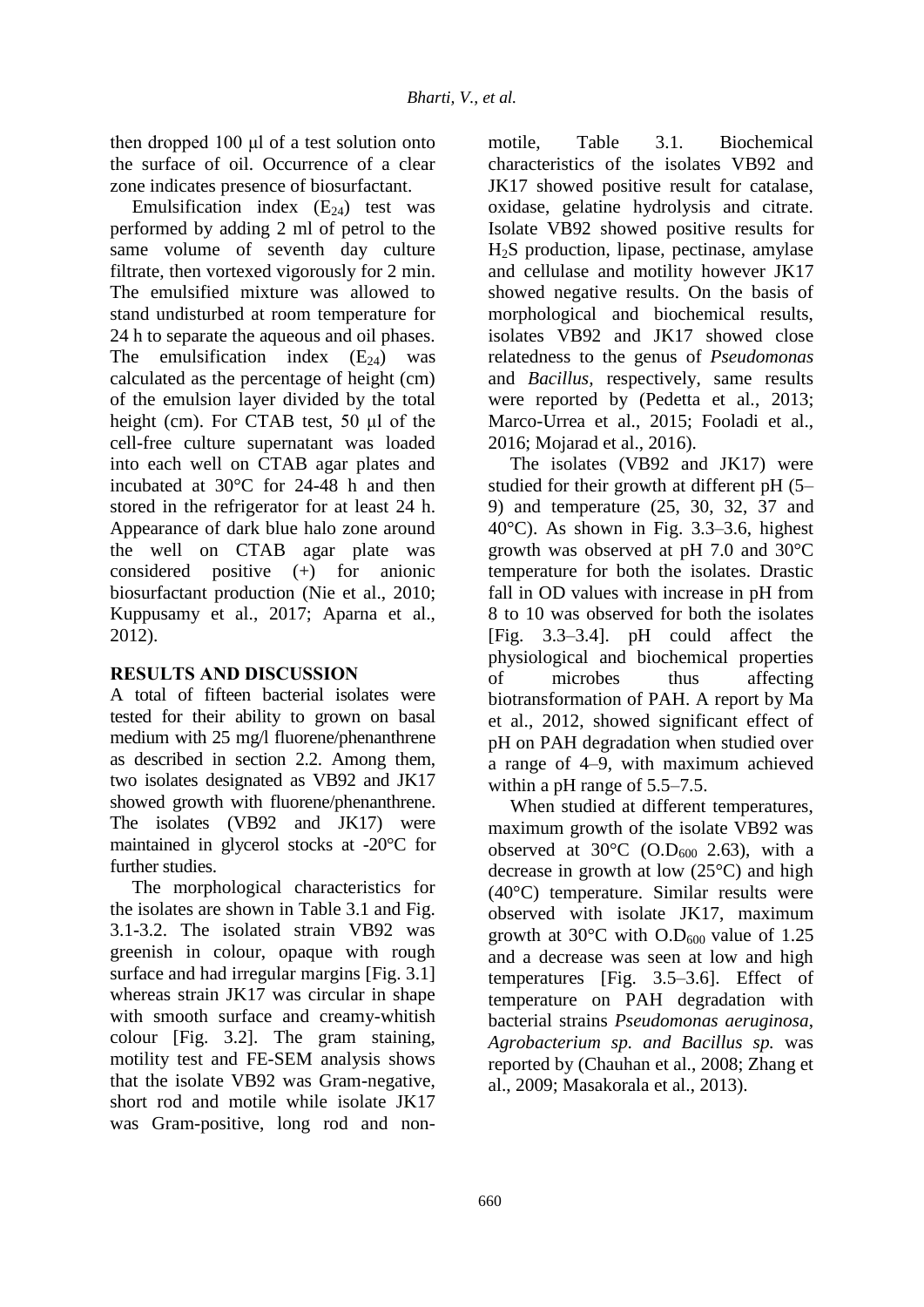| Isolate | Gram strain | Shape | Motility                 | Colour      | <b>Pigment</b> |
|---------|-------------|-------|--------------------------|-------------|----------------|
| VB92    | Negative    | Rod   |                          | Green       |                |
| JK17    | Positive    | Rod   | $\overline{\phantom{a}}$ | Cream/white | $\sim$         |

**Table 1. Morphological characterisation of bacterial strains**



**Fig. 1. Bacterial isolate VB92 on nutrient agar plate (A); Gram staining (B); FE-SEM images of isolate VB92 at 30.0k magnifications (C).**



**Fig. 2. Bacterial isolate JK17 on nutrient agar plate (A); Gram staining of isolate JK17 (B); FE-SEM images of isolate JK17 at 25.0k magnifications (C).**



**Fig. 3. Growth of the isolate VB92 at different pH.**



**Fig. 4. Growth of the isolate JK17 at different pH.**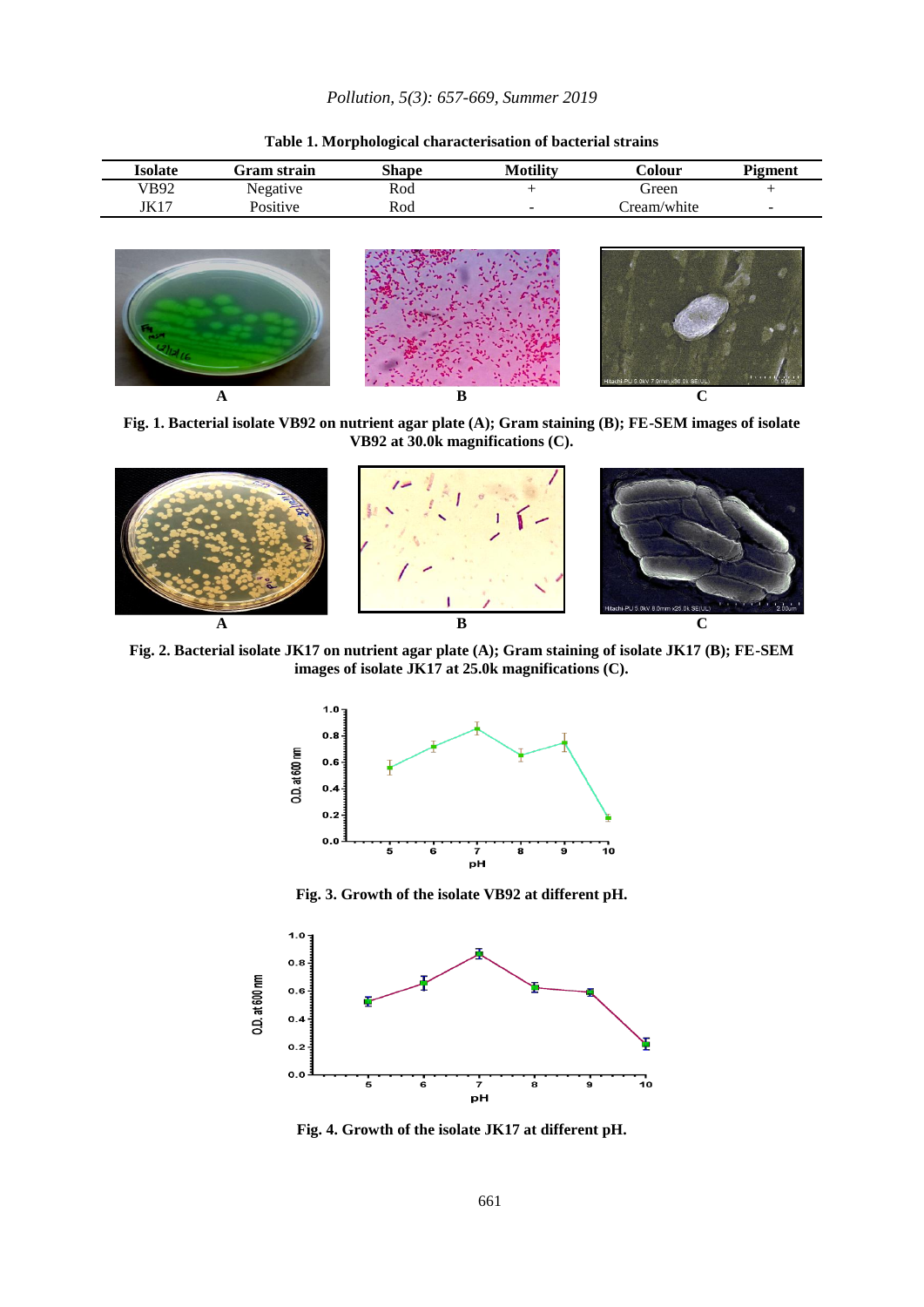*Bharti, V., et al.*



**Fig. 5. Growth of the isolate VB92 at different temperatures.**



**Fig .6. Growth of the isolate JK17 at different temperatures.**

Growth of the isolates was checked with 50 mg/l concentration of fluorene/phenanthrene in basal medium, when present as the only carbon source. 100 fold hike in growth was observed in first 30 days of incubation, reaching to a CFU value of 2.3 x  $10^7$  and 2.8 x  $10^7$  when incubated with phenanthrene, and with flourene attained CFU value was  $2.2 \times 10^7$ and 1.5 x  $10^7$ , for the isolate VB92 and JK17, respectively, [Fig. 3.7–3.8]. Maximum growth for the isolate VB92 was observed after 90 days of incubation when grown with phenanthrene, whereas, the same isolate showed maximum growth with flourene after 120 days of incubation. CFU value obtained with the isolate JK17 was maximum after 105 days of incubation when studied with phenanthrene as well as flourene, as shown in Fig. 3.7–3.8.

Biodegradation of fluorene/ phenanthrene was checked at 100 mg/l concentration with the selected isolates. The test samples were extracted after 10 days of incubation and analysed for the residual concentration of fluorene and phenanthrene, using HPTLC. High performance thin layer chromatography (HPTLC) is a cheap, effective and time saving analysis method as compared to other analytical methods viz. HPLC, GC, TLC etc. Degradation of fluorene after 10 days of incubation was 60.67%, and of phenanthrene was 14.59%, with isolate VB92, Table 3.2. On the contrary, isolate JK17 degraded 38.63% flourene and 38.08% of phenanthrene, in 10 days, as shown in Table 3.3. This showed more adaptability of isolate VB92 with flourene as compared to phenanthrene, and more adaptability of isolate JK17 with phenanthrene than flourene.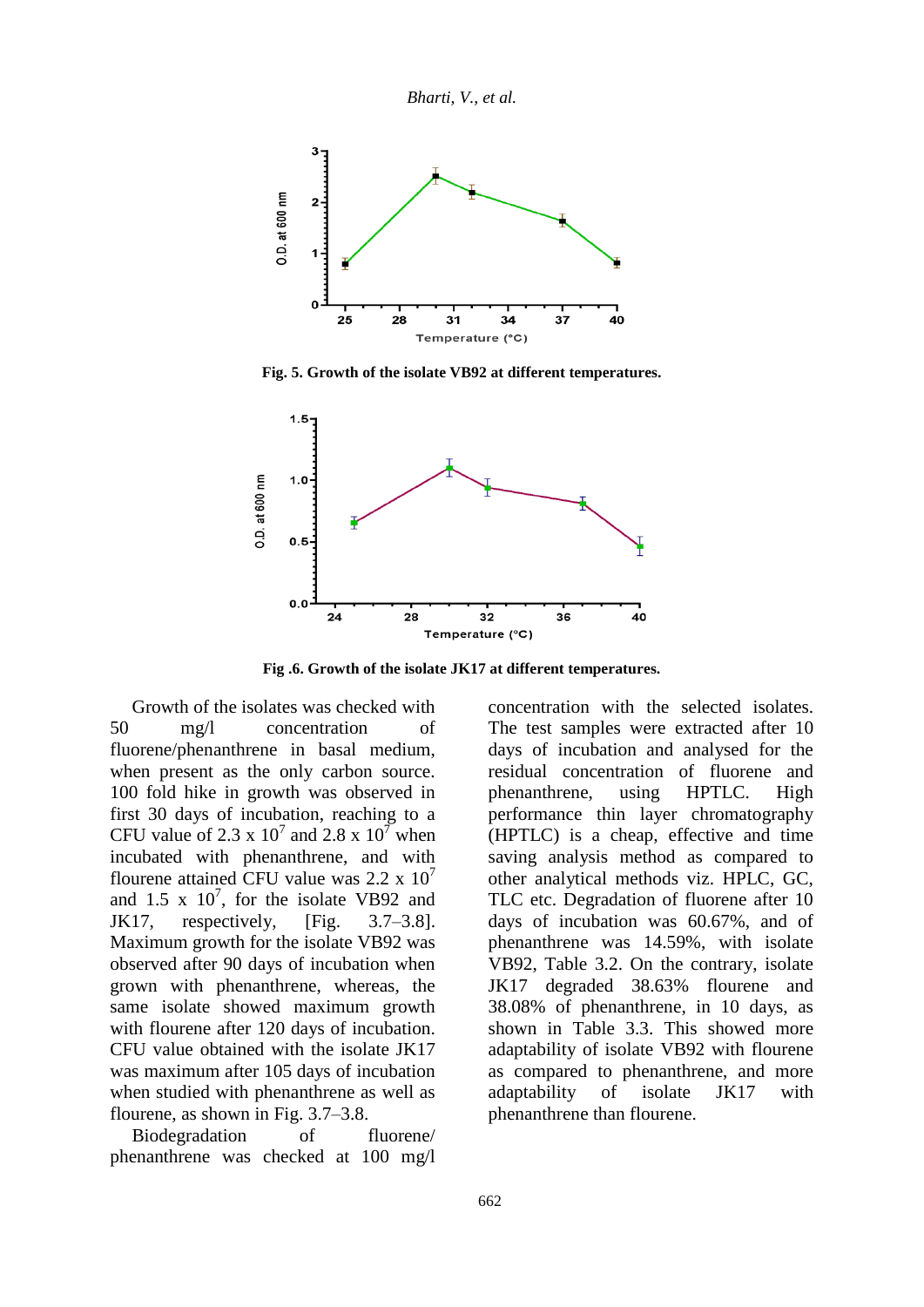*Pollution, 5(3): 657-669, Summer 2019*



**Fig. 7. Growth of the isolate VB92 with fluorene and phenanthrene at 50 mg/l in basal medium at 30°C.** 



**Fig. 8. Growth of the isolate JK17 with fluorene and phenanthrene at 50 mg/l in basal medium at 30°C.**

| <b>Test samples</b>   | Initial concentration<br>$(C_0)$ | <b>Final concentration</b><br>$(C_{\alpha})$ | $BE(%)$ of the isolate<br>VB92 |  |  |  |
|-----------------------|----------------------------------|----------------------------------------------|--------------------------------|--|--|--|
| <b>Fluorene</b>       |                                  |                                              |                                |  |  |  |
| At $100 \text{ mg/l}$ | $100 \text{ mg}/1$               | $39.32 \text{ mg}/1$                         | 60.67                          |  |  |  |
| <b>Phenanthrene</b>   |                                  |                                              |                                |  |  |  |
| At $100 \text{ mg/l}$ | $100 \text{ mg/l}$               | $85.40 \text{ mg}/1$                         | 14.59                          |  |  |  |
|                       |                                  |                                              |                                |  |  |  |

**Table 2. Biodegradation efficiency (BE) of the isolate VB92 with fluorene and phenanthrene**

|  |  |  | Table 3. Biodegradation efficiency (BE) of the isolate JK17 with fluorene and phenanthrene |
|--|--|--|--------------------------------------------------------------------------------------------|
|  |  |  |                                                                                            |

| <b>Test samples</b>   | <b>Initial concentration</b><br>$(C_{\Omega})$ | <b>Final concentration</b><br>$(C_e)$ | $BE$ (%) of the isolate<br><b>JK17</b> |  |  |  |
|-----------------------|------------------------------------------------|---------------------------------------|----------------------------------------|--|--|--|
| <b>Fluorene</b>       |                                                |                                       |                                        |  |  |  |
| At $100 \text{ mg/l}$ | $100 \text{ mg/l}$                             | $61.36 \text{ mg/l}$                  | 38.63                                  |  |  |  |
| <b>Phenanthrene</b>   |                                                |                                       |                                        |  |  |  |
| At $100 \text{ mg/l}$ | $100 \text{ mg/l}$                             | mg/                                   |                                        |  |  |  |

After obtaining growth and degradation with the selected isolates at high concentrations (50 and 100 mg/l) of PAHs, the isolates were characterised on molecular basis. From 16S rRNA gene sequencing of the isolate VB92 and JK17, 1574 and 1564 bp long sequence was obtained for the respective isolate. Their phylogenetic analysis revealed that the isolate VB92 is closely related (98%) to *Pseudomonas aeruginosa* strains as shown in Fig. 3.9 and isolate JK17 showed 99% homology to 16S rRNA sequence of *Bacillus safensis* as shown in Fig. 3.10. The nucleotide sequences obtained by 16S rRNA gene sequencing of isolate *Bacillus* sp. JK17 and *Pseudomonas* sp.VB92 have been deposited in the GenBank database under accession number MF942411 and MF785088, respectively.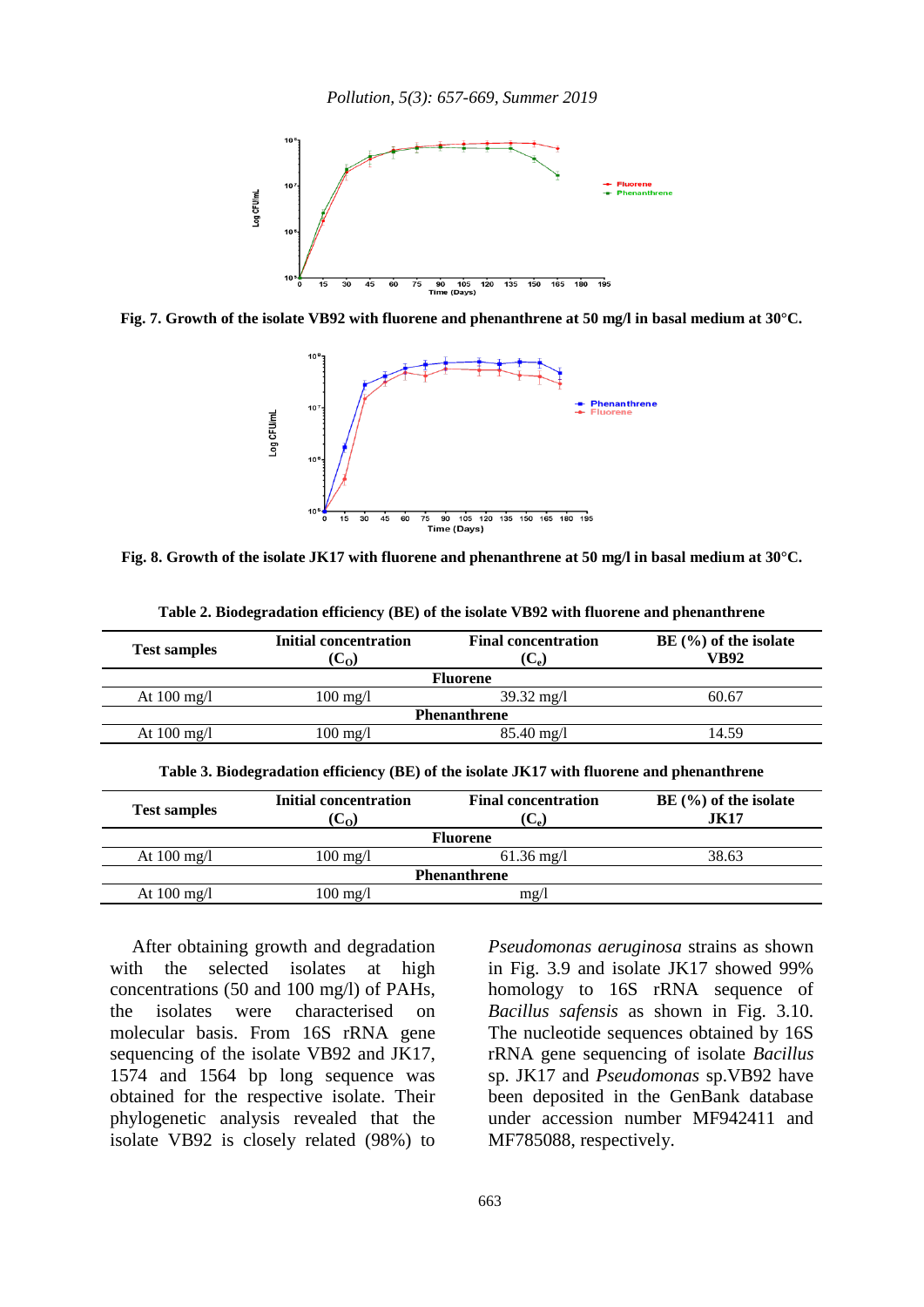*Bharti, V., et al.*



**Fig. 9. Neighbour-joining phylogenetic tree of bacterial isolate UIET VB92 based on 16S rRNA gene sequences.** 



**Fig. 10. Neighbour-joining phylogenetic tree of bacterial isolate UIET JK17 based on 16S rRNA gene sequences.**

100 fold upsurge in growth was attained in 30 days for both the isolates when studied with 50 mg/l concentration of flourene/phenanthrene. After acclimatisation of the isolates with the compounds separately for 165 days, both the acclimatised strains showed 100 fold rise in CFU count within 2 days when inoculated with an initial cell count of  $10^5$ , even at high concentration of 200 mg/l [Fig. 3.11–3.12]. Increase in growth from  $10^5$  to

 $10^7$  and  $10^8$  CFU/ml was observed within four days of incubation with the strain *Bacillus* sp. JK17 and *Pseudomonas* sp. VB92, respectively, Fig. 3.11–3.12. Maximum bacterial count with fluorene and phenanthrene for strain *Pseudomonas* sp. VB92 was found to be 7.1 x  $10^8$  and 5.3 x  $10^8$  CFU/ml respectively, whereas for strain *Bacillus* sp. JK17 it was  $4.7 \times 10^7$  and  $8.35 \times$  $10^7$  CFU/ml respectively, on  $8^{th}$  day of incubation, as shown in Fig. 3.11–3.12.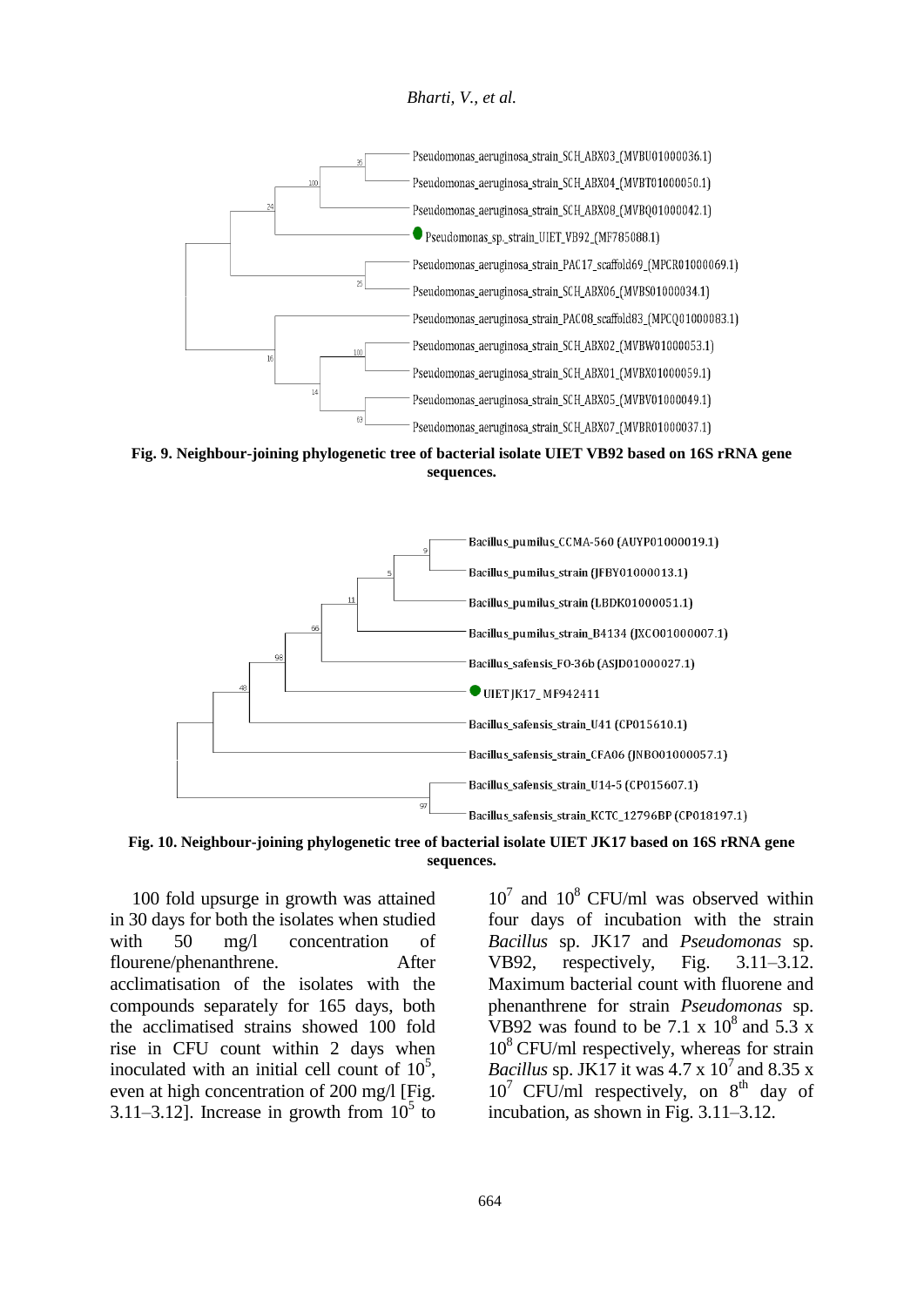

**Fig. 11. Growth of** *Pseudomonas* **sp. VB92 with flourene and phenanthrene at 200 mg/l concentration for 10 days of incubation at 30°C.**



**Fig. 12. Growth of** *Bacillus* **sp. JK17 with fluorene and phenanthrene at 200 mg/l concentration for 12 days at 30°C.**

The HPTLC analysis showed that both the strains (*Pseudomonas* sp. VB92 and *Bacillus* sp. JK17) were able to utilise fluorene/phenanthrene (200 mg/l) as sole source of carbon in basal medium under optimised conditions. With *Pseudomonas* sp. VB92, the residual concentration of fluorene in 200 mg/l test sample on  $10^{th}$ day was 75.12 mg/l (62.44% degraded), where as the residual concentration of phenanthrene was 91.5 mg/l (54.21% degraded), as tabulated in Table 3.4. Other strain *Bacillus* sp. JK17 showed 20% less degradation of flourene (43.64%) in 12 days but a marginal increase in phenanthrene degradation as compared to strain VB92, degrading 59.19 % in 12 days, Table 3.5. The results indicate that at optimized conditions, strain *Pseudomonas* sp. VB92 degraded higher concentration (124.88 mg/l) of fluorene in 10 days as compared to *Bacillus* sp. JK17, whereas, with phenanthrene both the strains degraded almost equal amount. The amount of PAHs degraded were found to

be highest than reported earlier in the related literature. Masakorala et al. (2013) reported 86.65% degradation of phenanthrene (100 mg/l) in 8 days using *Pseudomonas* strain and identified degradation of phenanthrene through protocatechuate metabolic pathway. Zhou et al. (2016) have reported 87.2% degradation of fluorene (100 mg/l) within 7 days at 30°C by *Sphingomonas*. In a report by Ling et al., (2011), degradation of fluorene, phenanthrene and pyrene as sole source of carbon was reported by *Bacillus* strain. Kuppusamy et al., (2017) have also reported 97.99% degradation of phenanthrene (100 mg/l) in 7 days of incubation by a *Pseudomonas* strain P2. Biodegradation rate of flourene and phenanthrene reported earlier in literature was found to be less as obtained in our study. This indicates higher potential of the acclimatised strains to degrade phenanthrene and flourene at higher concentrations in shorter duration of time.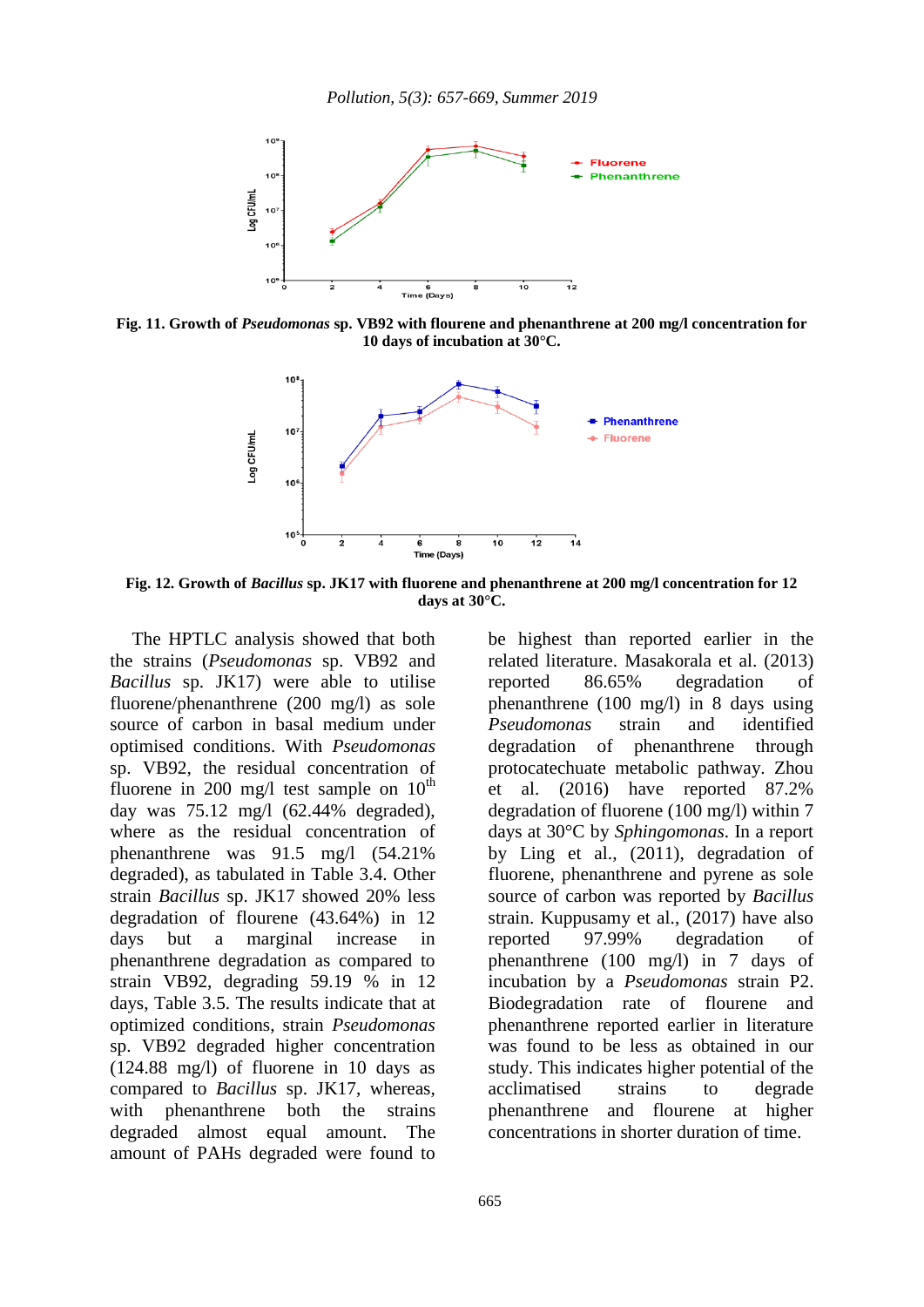#### *Bharti, V., et al.*

| <b>Test samples</b>   | <b>Initial concentration</b><br>$(C_{0})$ | <b>Final concentration</b><br>$\mathbf{U}_{\mathbf{e}}$ | $BE(%)$ of strain<br>Pseudomonas sp. VB92 |  |  |  |
|-----------------------|-------------------------------------------|---------------------------------------------------------|-------------------------------------------|--|--|--|
| <b>Fluorene</b>       |                                           |                                                         |                                           |  |  |  |
| At $200 \text{ mg/l}$ | $200 \text{ mg/l}$                        | $75.12 \text{ mg}/1$                                    | 62.44                                     |  |  |  |
| <b>Phenanthrene</b>   |                                           |                                                         |                                           |  |  |  |
| At $200 \text{ mg/l}$ | $200 \text{ mg/l}$                        | $91.57 \text{ mg}/1$                                    | 54.21                                     |  |  |  |

**Table 4. Biodegradation efficiency (BE) of strain** *Pseudomonas* **sp. VB92 with fluorene and phenanthrene**

**Table 5. Biodegradation efficiency (BE) of strain** *Bacillus* **sp. JK17 with fluorene and phenanthrene**

| <b>Test samples</b>   | <b>Initial concentration</b><br>(C <sub>o</sub> ) | <b>Final concentration</b><br>$(C_{\rm e})$ | $BE$ (%) of strain <i>Bacillus</i><br>$sp.$ JK17 |  |  |
|-----------------------|---------------------------------------------------|---------------------------------------------|--------------------------------------------------|--|--|
| <b>Fluorene</b>       |                                                   |                                             |                                                  |  |  |
| At $200 \text{ mg/l}$ | $200 \text{ mg}/1$                                | $112.72 \text{ mg}/1$                       | 43.64                                            |  |  |
| <b>Phenanthrene</b>   |                                                   |                                             |                                                  |  |  |
| At $200 \text{ mg/l}$ | 200 mg/l                                          | $81.60$ mg/l                                |                                                  |  |  |



**Fig. 13. Chromatogram and mass spectra obtained by GC/MS of standard of flourene.**



**Fig. 14. Chromatogram and mass spectra obtained by GC/MS of metabolite of flourene.**

Fluorene degradation products or metabolites were characterized by GC-MS analysis. In the present study, metabolite produced during fluorene degradation was identified as fluorene,1,4-dihydro (11.83 RT), as shown in Fig. 3.13-3.14.

For identification of biosurfactant produced by strain *Pseudomonas* sp. VB92; oil displacement, emulsification index and Cetyl Trimethyl Ammonium Bromide (CTAB)-methylene blue agar test was performed.

The oil displacement test was performed to measure surface activity of the surfactant against crude oil used; a larger diameter of clear zone represents a higher surface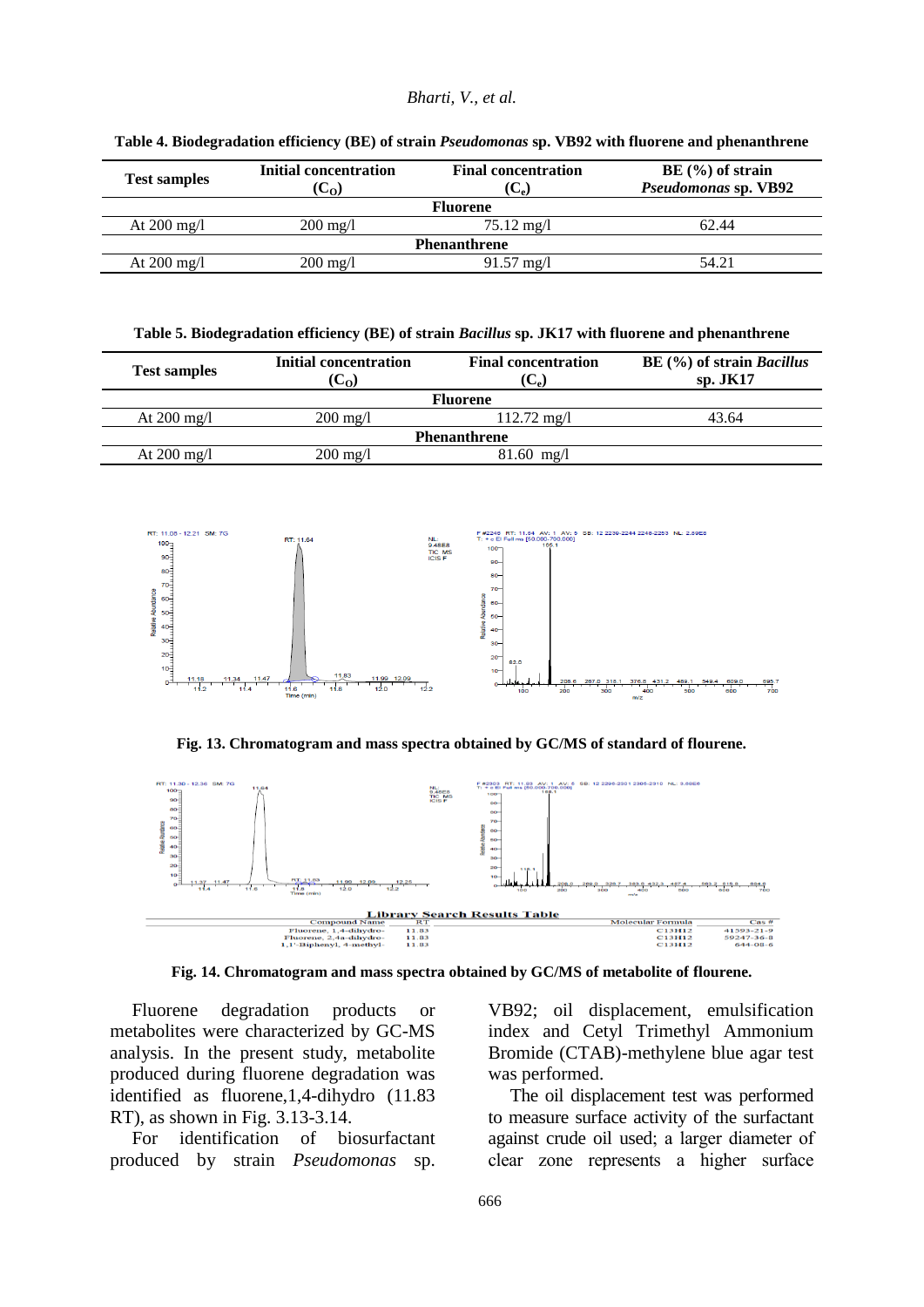activity of the surfactant. The diameter of clear zone formed by strain VB92 was  $2.2$ cm, Fig. 3.15. Emulsification of petrol by strains *Pseudomonas* sp.VB92 was observed to be 80% [Fig 3.16].

Formation of dark blue halos around the wells confirmed the secretion of anionic



surfactant by *Pseudomonas* sp. VB92, Fig. 3.17. The dark blue halos are due to the formation of an insoluble ion pair of the secreted anionic surfactants with the cationic surfactant CTAB and the basic dye methylene blue.



**Crude oil drop Clear zone produced by VB92**

**Fig. 15. Oil displacement test to determine the surface activity of biosurfactant**



**Fig. 16. Emulsification layer produced by strain VB92.**



**Fig. 17. CTAB agar test for presence of biosurfactant by strain VB92. (C - Control, P- Phenanthrene, F- Flourene)**

### **CONCLUSION**

Two flourene and phenanthrene degrading bacteria isolated from petroleum oil contaminated soil samples were identified as *Pseudomonas* sp. VB92 (accession no. MF942411) and *Bacillus* sp. JK17 (accession no. MF785088). Degradation studies carried out with these isolates after acclimatising with step wise increased concentrations of PAHs for 165 days, showed degradation of 60.67 mg/l of fluorene and 14.59 mg/l of phenanthrene in 10 days, with strain VB92. Other strain JK17 degraded higher concentration of phenanthrene (61.91 mg/l) in 10 days but less of flourene (38.63 mg/l). Further increase in degradation rate was observed by acclimatising these strains with higher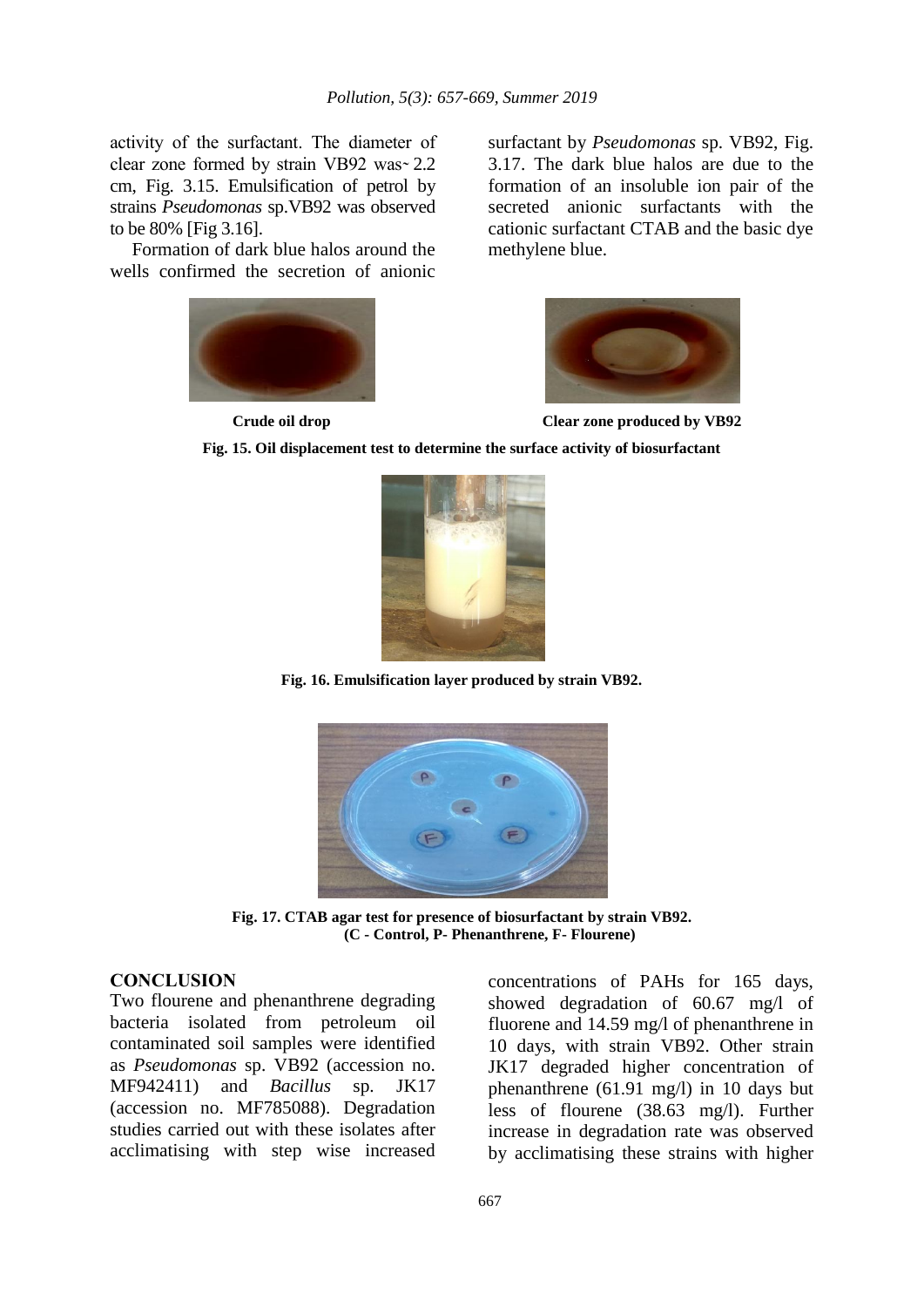concentrations (100 and 200 mg/l) of flourene and phenanthrene. Strain *Pseudomonas* sp. VB92 degraded 157.12 mg/l of flourene and 108.20 mg/l of phenanthrene in 10 days and *Bacillus* sp. JK17 degraded 87.26 mg/l of fluorene and 161.80 mg/l of phenanthrene in 12 days. To the best of our knowledge, this is the highest rate of degradation reported with phenanthrene and flourene. During growth with PAH in basal medium strain VB92 produces biosurfactant, which improves its degradation rate by increasing bioavailability of the compounds. From these results we can conclude that acclimatised strains (*Pseudomonas* sp. VB92 and *Bacillus* sp. JK17) possess great potential for bioremediation of poly aromatic hydrocarbons contaminated sites and it can further be exploited in natural environment.

### **ACKNOWLEDGEMENT**

Authors are thankful to Technical Education Quality Improvement Programme (TEQIP) Phase-II, Government of India for providing fellowship grant.

### **REFERENCES**

Abdel-Shafy, H. I. and Mansour, M. S. M. (2016). A review on polycyclic aromatic hydrocarbons: Source, environmental impact, effect on human health and remediation. Egypt J Pet., 25(1); 107- 123.

Agency for Toxic Substances and Disease Registry (ATSDR) (2009). Toxicity of Polycyclic Aromatic Hydrocarbons (PAHs). Case Stud Environ Med., 1- 68.

Akdogan, H. A. and Pazarlioglu, N. K. (2011). Fluorene biodegradation by P. ostreatus - Part I: Biodegradation by free cells. Process Biochem., 46(4); 834-839.

Aparna, A., Srinikethan, G. and Smitha, H. (2012). Colloids and Surfaces B : Biointerfaces Production and characterization of biosurfactant produced by a novel Pseudomonas sp. 2B. Colloids and surfaces. B, Biointerfaces., 95; 23-29.

ATSDR. (1995). Toxicological profile for polycyclic aromatic hydrocarbons. U.S. Dep Heal Hum Serv, (August), 1-487.

Bamforth, S. M. and Singleton, I. (2005). Bioremediation of polycyclic aromatic hydrocarbons: Current knowledge and future directions. J Chem Technol Biotechnol., 80(7); 723-736.

Cappuccino, J. and Sherman, N. (2010). Microbiology: A Laboratory Manual, Pearson Education Limited.

Chauhan, A., Fazlurrahman., Oakeshott, J. G. and Jain, R. K. (2008). Bacterial metabolism of polycyclic aromatic hydrocarbons: Strategies for bioremediation. Indian J Microbiol., 48(1); 95-113.

Chen, B., Huang, J., Yuan, K., Lin, L., Wang, X., Yang, L., et al. (2015). Direct evidences on bacterial growth pattern regulating pyrene degradation pathway and genotypic dioxygenase expression. Mar. Pollut. Bull., 105(1); 73-80.

Chupungars, K., Rerngsamran, P. and Thaniyavarn, S. (2009). Polycyclic aromatic hydrocarbons degradation by Agrocybe sp. CU-43 and its fluorene transformation. Int Biodet Biodeg., 63(1); 93-99.

Drainas, C. and Koukkou, A. I. (2007). Taxonomic identification, phenanthrene uptake activity, and membrane lipid alterations of the PAH degrading. Appl Microbiol Biotechnol., 76; 709-717.

Fooladi, T., Moazami, N., Abdeshahian, P., Kadier, A., Ghojavand, H., Wan Yusoff, W. M. and Hamid, A. A. (2016). Characterization, production and optimization of lipopeptide biosurfactant by new strain Bacillus pumilus 2IR isolated from an Iranian oil field. J Pet Sci Eng., 145; 510-519.

Gupta, B., Puri, S. and Kaur, J. (2016). Isolation and characterization of pyrene degrading bacteria from petroleum oil contaminetd soil from Chandigarh. Int J Biol Pharm Allied Sci., 5(9); 2084-2096.

Haritash, A. K. and Kaushik, C. P. (2009). Biodegradation aspects of Polycyclic Aromatic Hydrocarbons (PAHs): A review. J Hazard Mater., 169(1-3); 1-15.

Holt, J. H., Krieg, N. R., Sneath, P. H. A., Staley, J. T. and Williams, S. T. (1994). Bergey's manual of determinative bacteriology ninth edition. European journal of paediatric neurology : EJPN : official journal of the European Paediatric Neurology Society., 13; 560.

Kasumba., J. and Holmen., B. A. (2018). Heterogeneous ozonation reactions of PAHs and fatty acid methyl esters in biodiesel particulate matter. Atmos. Environ.,175; 15-24.

Kuppusamy, S., Thavamani, P. and Singh, S. (2017). Polycyclic aromatic hydrocarbons (PAHs) degradation potential , surfactant production , metal